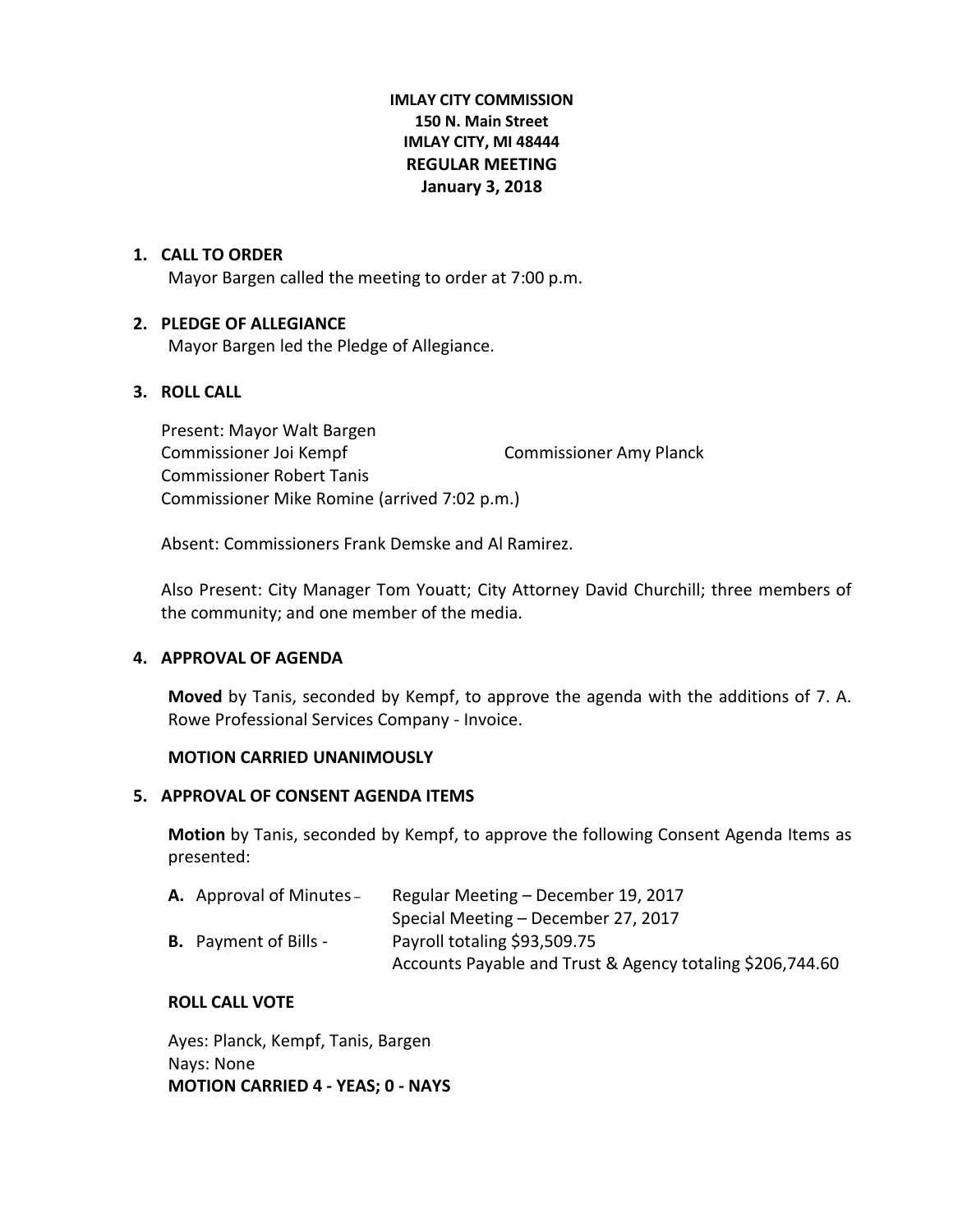### **6. CITIZENS FROM THE FLOOR**

Alan Rosenbalm, Imlay City, addressed the Commission to express some concerns he has with snow and was wondering if parking on City streets could be addressed due to it being very difficult to clear the streets if cars are parked on the street. Mr. Rosenbalm was also concerned about dangerous behavior from motorists who are not respecting the weather conditions and is unsure if there is anything the City or the police could do to improve this situation. Mr. Youatt stated the City has more police presence with the collaboration between the City, Lapeer County Sheriff's Department and the Michigan State Police. Mr. Youatt also stated that he feels the Imlay City DPW and the Road Commission do a very good job removing the snow from the City streets.

# **7. OLD BUSINESS**

# **A. Rowe Professional Services Company - Invoice**

City Manager Tom Youatt presented the final invoice for Rowe Professional Services Company for the North Fairgrounds/Capac Road Rehab project. Mr. Youatt stated this invoice of \$2,843.25 closes out their portion of the project.

**Motion** by Romine, seconded by Tanis, to approve the payment to Rowe Professional Services Company in the amount of \$2,843.25 for the final invoice for the North Fairgrounds/Capac Road Scrap Tire project.

### **ROLL CALL VOTE**

Ayes: Kempf, Romine, Tanis, Planck, Bargen Nays: None **MOTION CARRIED 5 - YEAS; 0 – NAYS**

### **8. NEW BUSINESS**

### **A. Notice of Unpaid 2017 Charges (pg. 18)**

City Manager Tom Youatt presented the Commission with list of unpaid charges for 2017. Mr. Youatt explained the City will advertise in the newspaper and will give the residents until January 31, 2018 to pay the outstanding charges, in February he will present a resolution to the Commission to approve adding the unpaid charges to the summer tax roll.

**Motion** by Romine, seconded by Tanis, to approve the Notice of Unpaid 2017 Charges. **MOTION UNANIMOUSLY CARRIED**

### **B. ZBA Alternate**

City Manager Tom Youatt stated the City needs a ZBA board alternate. At the last meeting, fortunately Board Member Earl Gass thankfully came to the meeting despite